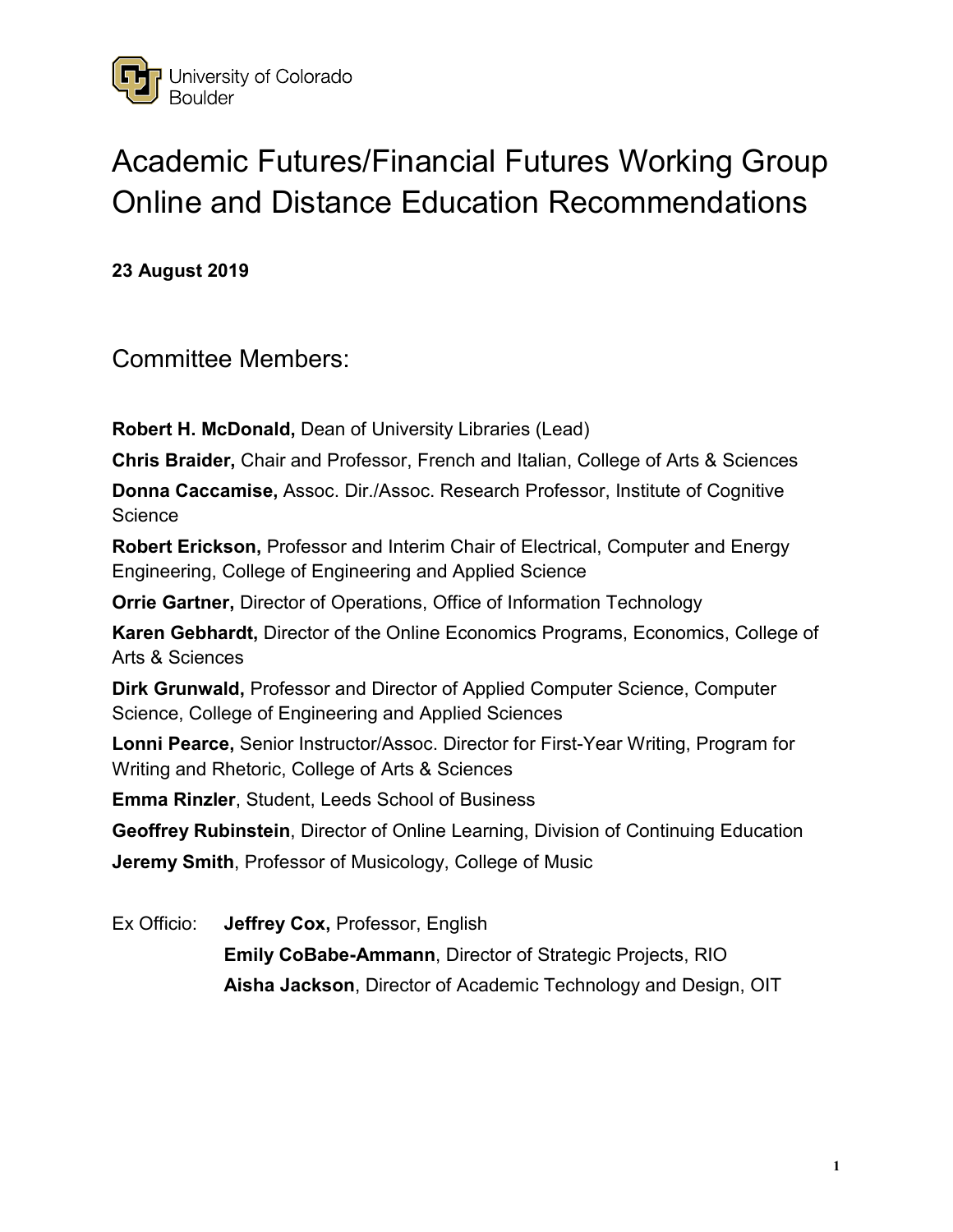

## Introduction

As part of the Academic Futures process, CU Boulder faculty, staff and students have called for a comprehensive approach to our efforts in teaching with technology, online, hybrid, and distance education, with the goal of creating a teaching continuum from inclass traditional education to completely online courses and experiences, all with the same expectations, accountability and rewards for educators and students. In the spring of 2019, Provost Russ Moore rele[a](https://www.colorado.edu/academicfutures/sites/default/files/attached-files/online_philosophy.pdf)sed a [vision for online and distance education](https://www.colorado.edu/academicfutures/sites/default/files/attached-files/online_philosophy.pdf) that called for the entire campus to embrace the integration of online and distance education into our educational mission, with all of the accountability and academic oversight that our traditional courses receive. Part of that vision is a recognition that every department and unit must ensure that enough of their courses are online to support the success of both residential and distance students.

For the continued success of the University, excellent, innovative and entrepreneurial online, distance, and hybrid programs and courses must be created that provide our students with the best learning experience, while also connecting them to the culture of the Boulder campus, independent of their location or course modality. These programs and courses must be supported by a structure that is not dependent on the type of student (e.g., resident, online, traditional, non-traditional, industry partners) and without extraordinary costs to the student.

# **Background**

The Academic Futures/Financial Futures Working Group was guided by the [vision for](https://www.colorado.edu/academicfutures/sites/default/files/attached-files/online_philosophy.pdf)  [online and distance education](https://www.colorado.edu/academicfutures/sites/default/files/attached-files/online_philosophy.pdf) endorsed by Provost Moore in spring of 2019, along with the recommendations of the [Academic Futures Committee,](https://www.colorado.edu/academicfutures/sites/default/files/attached-files/academic_futures_report_100118_final.pdf) campus engagement, and discussions with key stakeholders. Throughout this process, we were able to reflect on the many successes CU Boulder has with online, hybrid and distance education, and use these examples of excellence as exemplars of what we can become. Here we articulate the guiding principles that informed the Working Group's discussions, its recommendations, and the rationalization as to why these principles and recommendations are appropriate. These recommendations will act as guideposts for the future of online education at the university.

# Guiding Principles

The Committee began with a suite of guiding principles to structure our discussions and represent critical guideposts for the future success of this endeavor.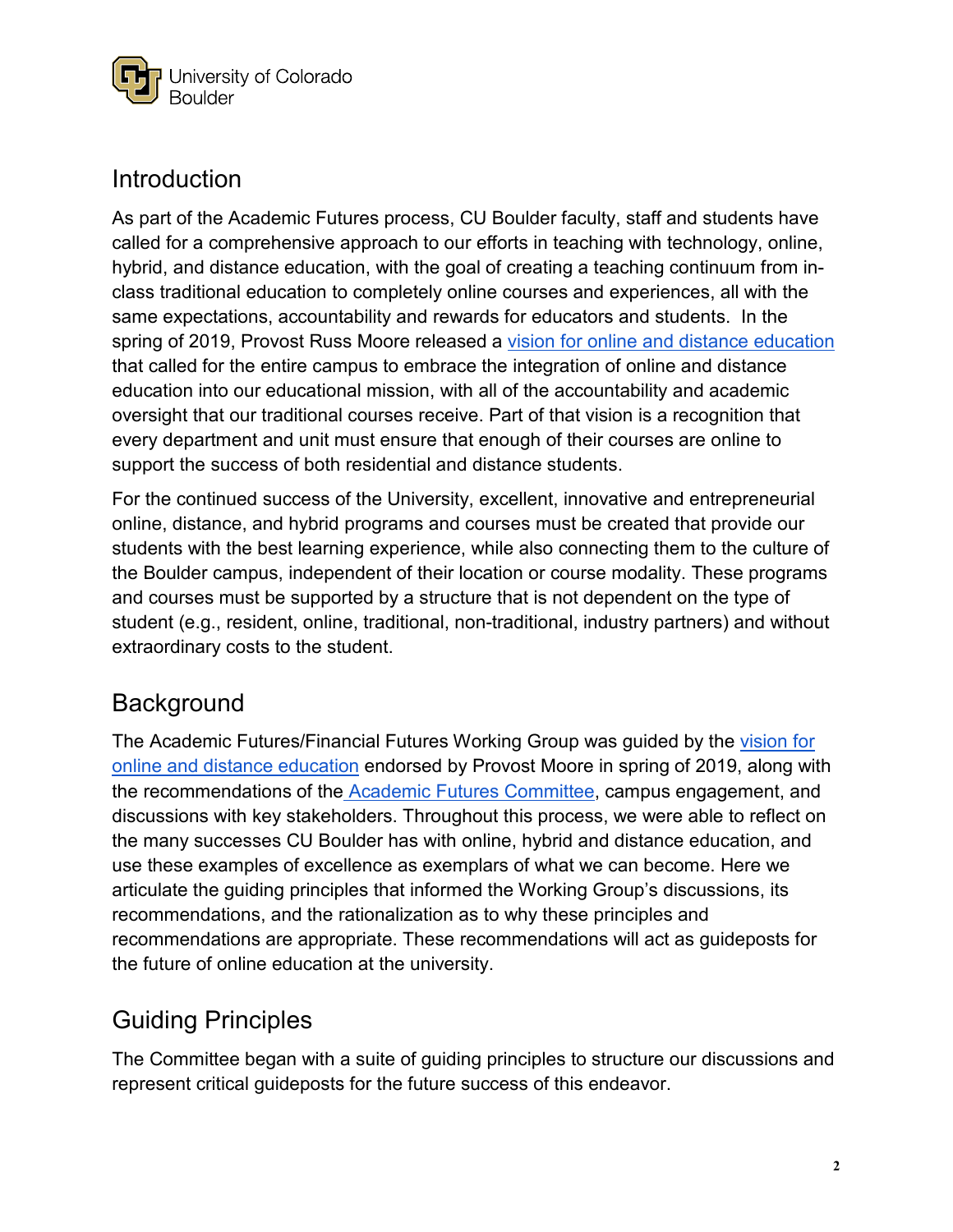

- 1. The campus must recognize that *structures and processes will have to change* to enable the recommendations to be successful; additional resources will be needed and clear lines of responsibility must be defined.
- 2. This effort starts with a commitment at all levels to *student-centered education*, from course content and delivery platforms at the faculty and department level to strategic planning, outreach, administration, infrastructure maintenance, and resource allocation at the college and campus level. This shared commitment will result in excellent education across modalities and a unified identity, so all our students feel connected to CU Boulder.
- 3. This transformational effort requires *operational transparency*, so the structures, policies, and processes for planning, decision-making, and instructional development are clear to everyone and enable, rather than hinder, the development of new online courses/programs.
- 4. We need to foster and support *an agile culture of innovation and collaboration* that encourages colleges, departments/units, and faculty to explore a wide range of instructional models to meet the needs of current and future students.
- 5. Leadership must recognize that *significant resources* are required to enable this transformation.
- 6. The university must approach new endeavors in online education with a *tolerance for failure*, if departments and units are to be willing to take the risks involved in experimentation and innovation.
- 7. While an important motive for increasing CU's online presence is generation of new revenue, departments and units should have an incentive to *create new courses and programs that fulfill the university's teaching mission even if they do not generate new income*. We must do what's right, not just what's profitable.
- 8. The campus must affirm that the *faculty have the principal role in originating academic policy and standards* related to the initiation and direction of all courses, curricula, and degree offerings.
- 9. We must *enable departments/units to determine the "right-sized" fit,* which includes selection of courses or programs, instructional methodology, pedagogy, instructor assignment, and course and program evaluation and assessment with the decisions centered around student-success and department/unit ethos, and to accept failure when it occurs.
- 10.There must be *adequate support for departments to be innovative, agile, and entrepreneurial*.
- 11.There must be *predictable and equitable revenue models* that incentivize and recognizes department and faculty efforts, enable coherent and long-term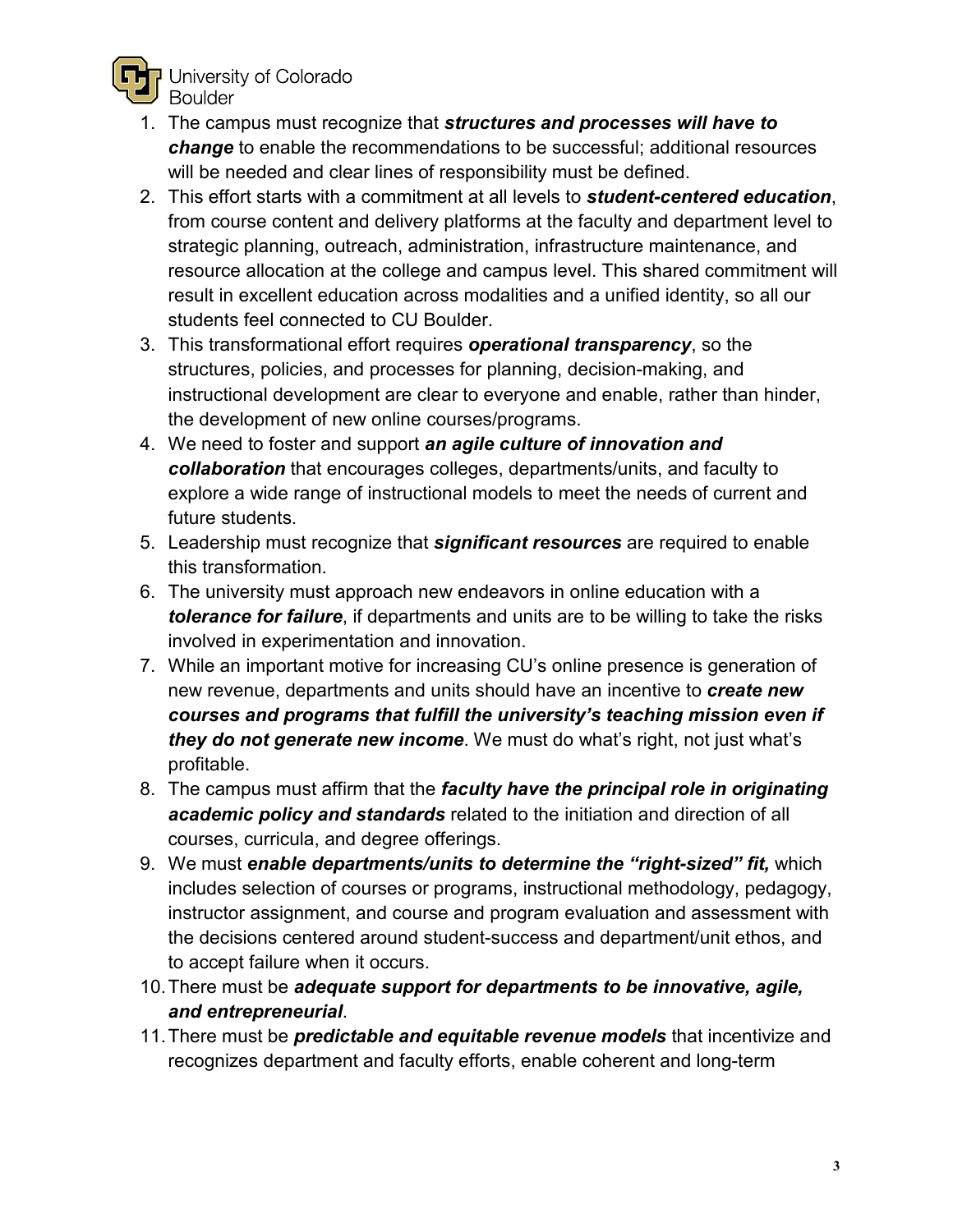

University of Colorado **Boulder** 

planning, and provide the freedom for departments to use generated resources as they see fit.

## Recommendations

The recommendations that emerged from the committee's discussions during the spring represent a significant transformation for campus, with new structures, roles and responsibilities, and most important, ways of working.

## Recommendation #1:

The university should create a new organization to oversee teaching and technology, online and distance learning, with its leadership reporting to the Provost. This unit will be accountable for teaching and technology for all online, hybrid, and distance education, emphasizing *teaching excellence independent of modality* aligned with the campus mission. There is much to celebrate in the innovative work happening across the CU Boulder campus today, but the lack of a unified vision and comprehensive approach creates an environment of disparate and unequal offerings for students and a lack of overall campus strategic direction. Due to the current structure, departments and units, as well as faculty and students, interface with multiple entities, creating unnecessary confusion for all. By creating a single organization, accountable for online, hybrid and distance education, a comprehensive approach and unified vision can be created and executed where student success, diversity, and outreach goals can be integrated across all levels of the university.

The long-term success will depend on strong partnerships with stakeholders and transparent policies and processes that ensure continuity. The execution of the unified vision and comprehensive approach will require changes to existing administrative and business processes and the new organization will help define the requirements for these areas. To coordinate these essential services successfully, it is imperative to have a single point of responsibility and accountability. The leadership of this organization will be accountable for creating the change in culture required to execute on this vision. The new organization must be adequately staffed and financed so it can perform its responsibilities, ensuring clear, consistent, productive communication with all stakeholders.

Responsibilities of this entity include:

A. Strategic and long-term planning for the university for online/distance education with an emphasis on providing a comprehensive, student-focused experience. Planning should include all aspects of student life, including orientation, advising, financial aid, etc. and should be done in partnership with the appropriate campus entities.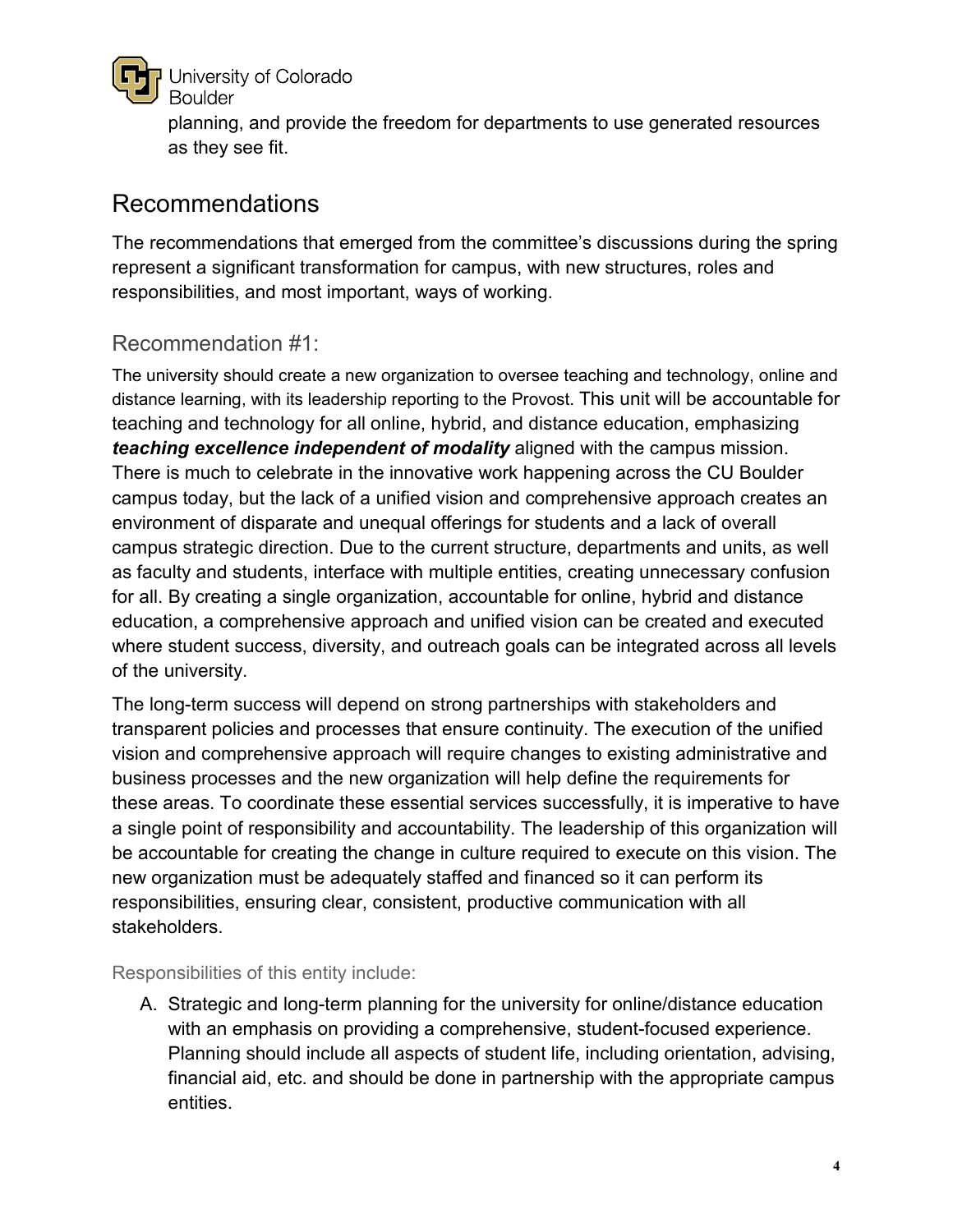

University of Colorado

- B. Support for departments, schools and colleges and faculty in their course and program planning, including providing a "concierge" service that partners with deans, chairs, and faculty to help units determine their "right size" and focus on "what to offer." This support should include guidelines for and engagement in the departmental roadmaps (see Recommendation #5).
- C. Promotion of a culture of continuous innovation through deliberate attention to the ways in which our work culture must change and by offering incentives that reward high risk and transformational work.
- D. Instructional design and deployment capabilities to support educators and departments/schools to develop and migrate courses and content online, as well as to provide guidance for the development of online degrees and certificates. This should include instructional design and implementation elements currently housed in Continuing Education, the Office of Strategic Initiatives, ASSETT and OIT, etc.
- E. Policy development and administration in coordination with appropriate offices/units/stakeholders, including key operational entities (e.g., Admissions, the Registrar, OIT, the Bursar, the Graduate School, etc.). Streamline and create flexibility in the Undergraduate Curriculum Committee, classroom scheduling, and other processes to enable faculty to quickly envision and create courses and programs that best fit student needs.
- F. Serve as the interface for campus with external online program management (OPM) entities and other suppliers.
- G. Relevant budget and resource allocation (time, money, training, technology, infrastructure, personnel) to colleges/departments/units/offices/stakeholders. This should include the ability to develop an Innovation Bank to support higher risk endeavors, as well as development and investment funds to support faculty and units as they make this transition.
- H. Provide, in partnership with the Center for Teaching and Learning, a strong and always evolving-and- growing set of both intra- and inter-university "community of practice" and professional development opportunities, including a robust online community/portal, course design "charrettes" (feedback from peers), departmental online teaching communities, topical workshops, quality certifications and other online professional development, etc.
- I. Recognizing that some of the greatest potential of distance and online education lies in the discovery and engagement of new students and new demographics, significant effort should be invested in developing, implementing and sustaining a comprehensive outreach and marketing program for these efforts.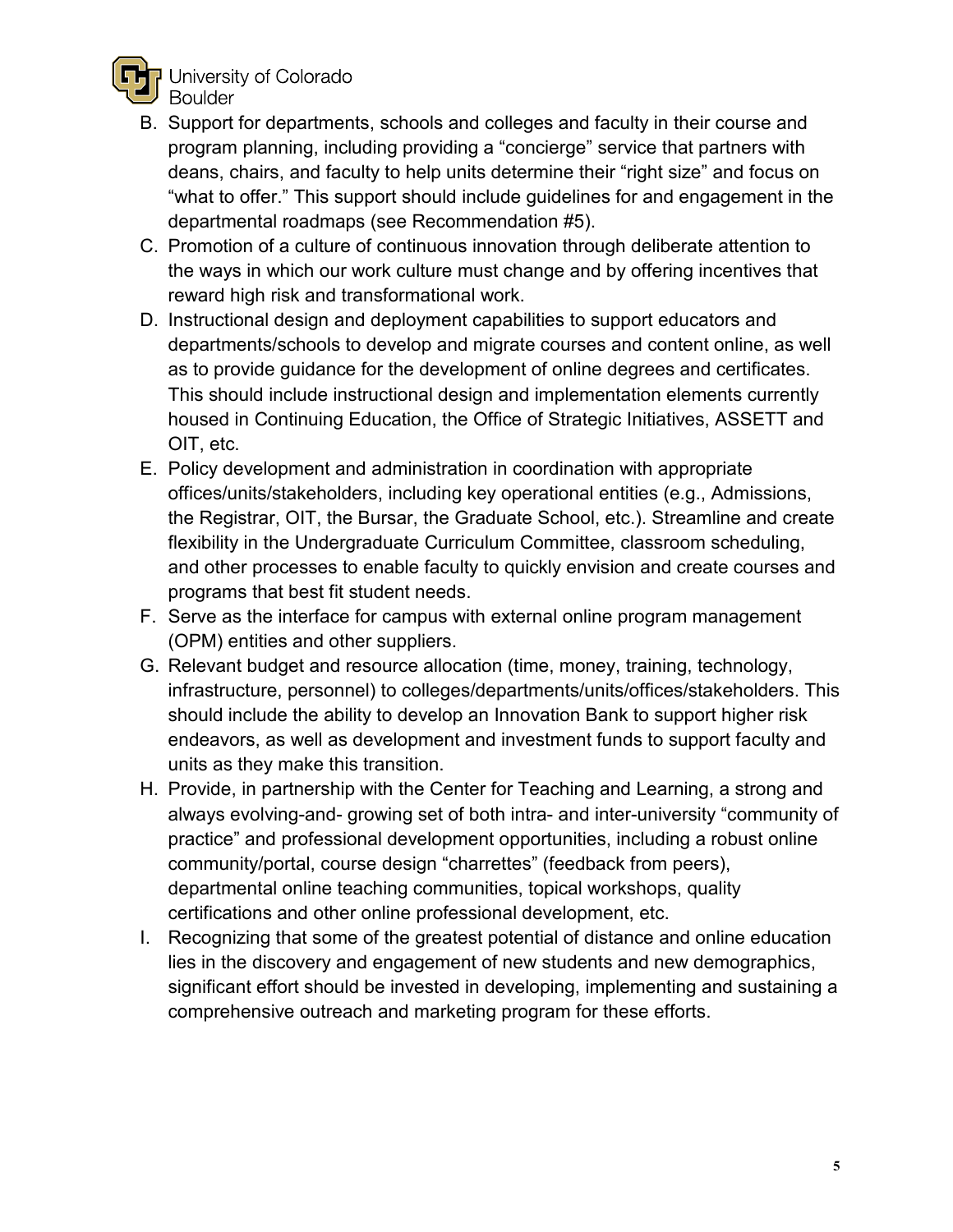

Recommendation #2:

The new Center for Teaching and Learning (CTL), in partnership with the online/distance entity, should serve as the primary conduit for professional development for educators to be fully supported in the pedagogy and technology required for teaching in different modalities. The CTL is charged with being the community-building organization that supports faculty and graduate students in their teaching practice. Its work will include professional development and the nurturing of communities of practice for campus, with expertise in building assessment capacity, inclusive pedagogy, and so forth. The CTL will support the campus to develop and deploy professional development and community building activities.

#### Recommendation #3:

The campus should undertake a study of financial models for teaching that will support the integration of online/distance education into the overall education portfolio of the campus. Crucial to the success of CU's plan to enrich its offerings in online education is proper investment that provides incentives to participating programs and departments to be innovative, agile, and entrepreneurial. We believe there should be a set of standardized financial models which are fair, transparent and sustainable. These finance models should allow sufficient revenue sharing for departments and units to create innovative courses and programs and must be flexible to reflect and support a wide variety of department effort, levels of engagement, and independence. Once established, the financial models should not be subject to sudden, unilateral change by central administration.

While an important motive for increasing CU's online presence is the generation of additional revenue streams by attracting new students, it is important to develop financial incentives for departments and units to create courses and programs that fulfill the university's teaching mission and support student success without necessarily generating new income. Therefore, we recommend two important components to this study: 1) online or other technological enhancements as a no-added-cost part of the fulltime residential experience (especially undergraduate at first) and 2) various degree and certification programs for undergraduate, graduate and non-traditional students.

Additional key characteristics of a successful funding model are listed below.

- A. Create transparent, fair and stable revenue sharing or other enduring monies to appropriately incentivize course and program development and maintenance.
- B. Create transparent and fair pay structures that recognize both the development time and the teaching time necessary for teaching in different modalities.
- C. Enable all interested faculty to do this work, including those at institutes, and consider new models of contracting that are not tied to a 9-month academic year.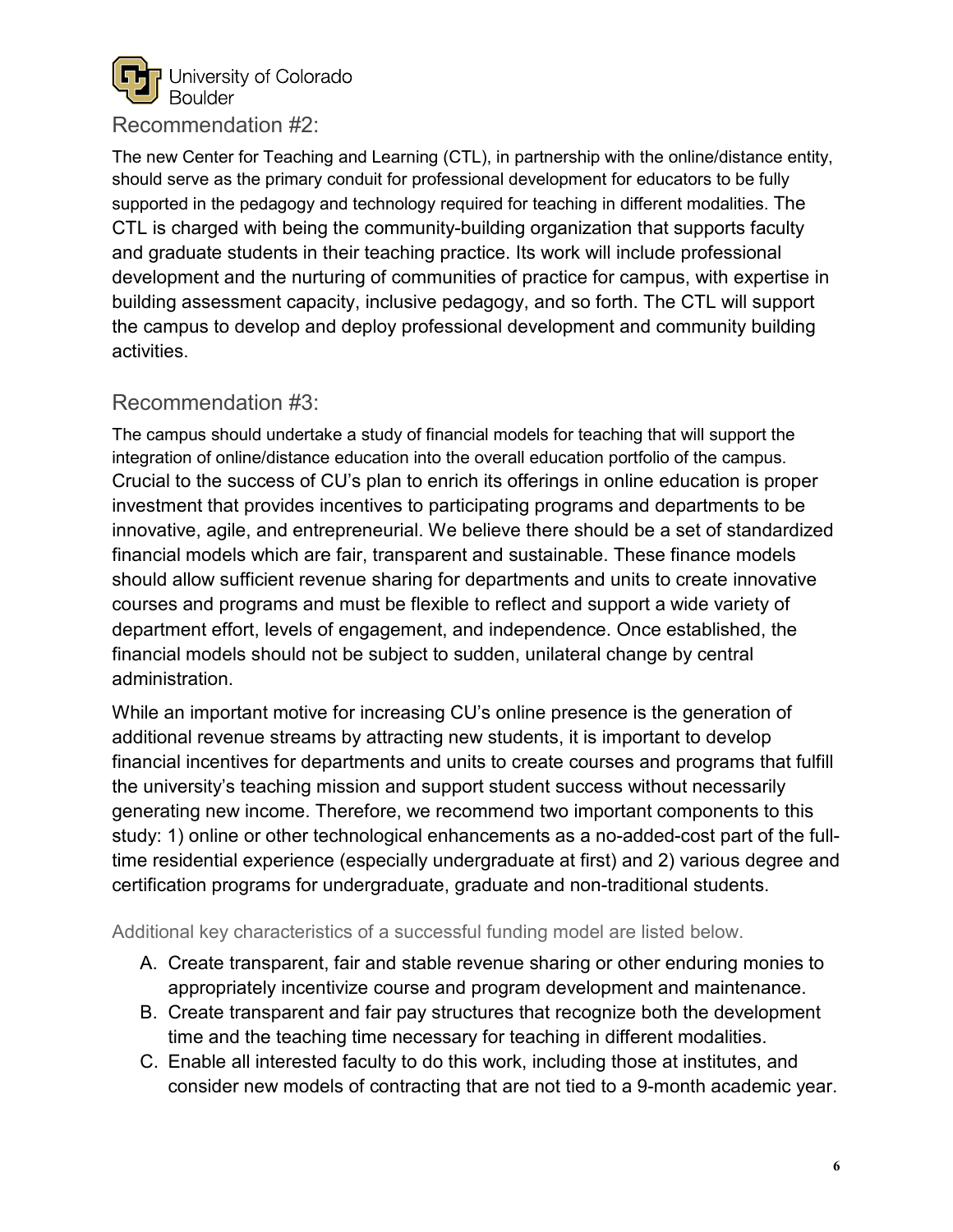

D. Create financial flexibility and facility to take advantage of opportunities, even on short timelines.

#### Recommendation #4:

Within Faculty Affairs, campus should develop a mechanism for supporting innovative online and distance education, particularly for faculty coming up for promotion. The campus needs leadership at all levels to support this endeavor. Faculty Affairs

should develop policies in conversation with departments, units, schools, and colleges related to load, incentives, annual merit and tenure and promotion. This process should include significant involvement from the new online/distance organization.

### Recommendation #5:

All departments or unified schools and colleges, with the support of the campus entity, must develop an online educational roadmap that supports both residential and distance students. A departmental entity, such as the curriculum committee, should be charged with oversight of online and distance courses. The roadmaps must be approved by the appropriate Dean and should undergo periodic review through the ARPAC process.

This recommendation reflects the "concrete first steps" in Academic Futures in that "… schools and colleges, in partnership with their units, must ensure that enough courses are available online to effectively and flexibly enable students to participate, both as residents and remotely." Combined with the guiding principle that "the faculty have the principal role in originating academic policy and standards …," it follows that when creating their roadmap, departments/units and faculty retain independence in determining rightness of fit. This independence would pertain to the selection of course or program, content, modality, instructional methodology, instructor assignments, faculty incentives, whether online courses count as in-load in teaching contracts, accountability and oversight, and the criteria and methods of evaluation and assessment. When developing these roadmaps, the university must approach them with a tolerance for failure to encourage departments and units to experiment with new online and hybrid platforms and modalities. The items outlined below will enable departments and units, with advice, guidance, and support from the new organization (see Recommendation #1), to create a roadmap best suited to balance student success with each unit's academic discipline and ethos. We agree with the Provost that we must remember that "one size does not fit all."

The online educational roadmap should include:

A. An appropriate spectrum of offerings that meet the needs of students, both current and future.